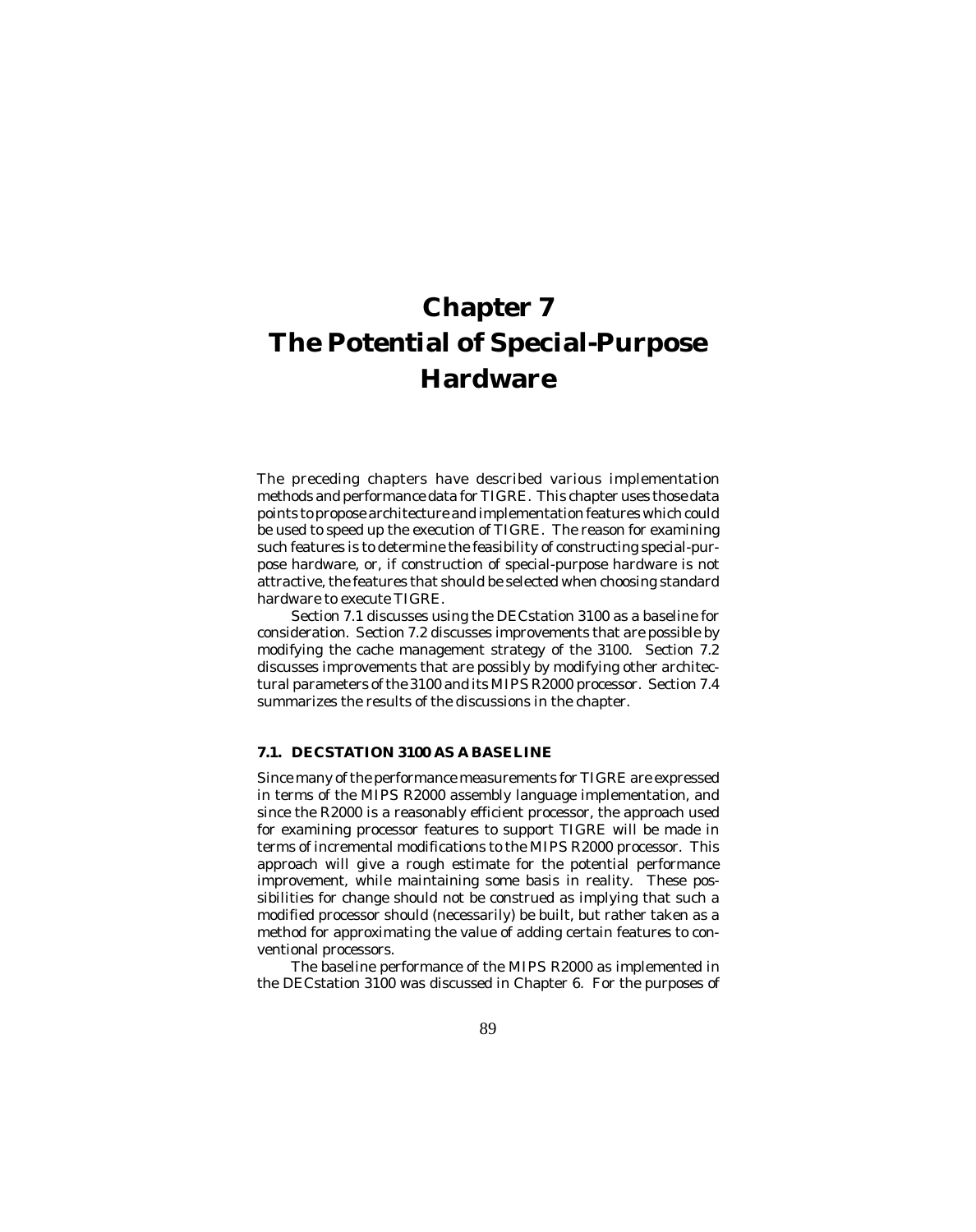| Instructions per combinator             | 27.82 |
|-----------------------------------------|-------|
| clock cycles per combinator             | 29.47 |
| bus-limited clock cycles per combinator | 30.09 |
| cache read misses per combinator        | 0.33  |
| bus writes per combinator               | 4.74  |
| traffic ratio                           | 0.59  |
| heap nodes per combinator               | 0.74  |
| spine unwinds per combinator            | 1.37  |
| stack accesses per combinator           | 4.61  |

Table 7-1. Summary of TIGRE DECstation 3100 performance charac-

the following performance analysis, the characteristics of the **SKI** implementation of the fib benchmark shall be used. A summary of these characteristics, given in Table 7-1, will be used as the basis for estimating performance improvements possible with architectural modifications.

Since TIGRE has been shown to have some unusual cache access behavior, the first area for improvement that will be considered is improving the arrangement of cache memory. Then, improvements in the instruction set of the R2000 will be considered.

## **7.2. IMPROVEMENTS IN CACHE MANAGEMENT**

## **7.2.1. Copy-Back Cache**

The most obvious limitation of the DECstation 3100 cache is that it uses a write-through memory update strategy. This caused the limiting performance factor to be bus bandwidth for memory write accesses, instead of instruction read or data read miss ratios. A simple improvement, then, is to employ a copy-back cache. A cache simulation of fib for the DECstation 3100 shows that this reduces the data cache traffic ratio from 0.59 to 0.29, removing the bus bandwidth as the limiting factor to performance. This reduces the execution time of an average combinator from 30.09 clock cycles (the bus bandwidth-limited performance) to 29.47 clock cycles (the cache hit ratio-limited performance).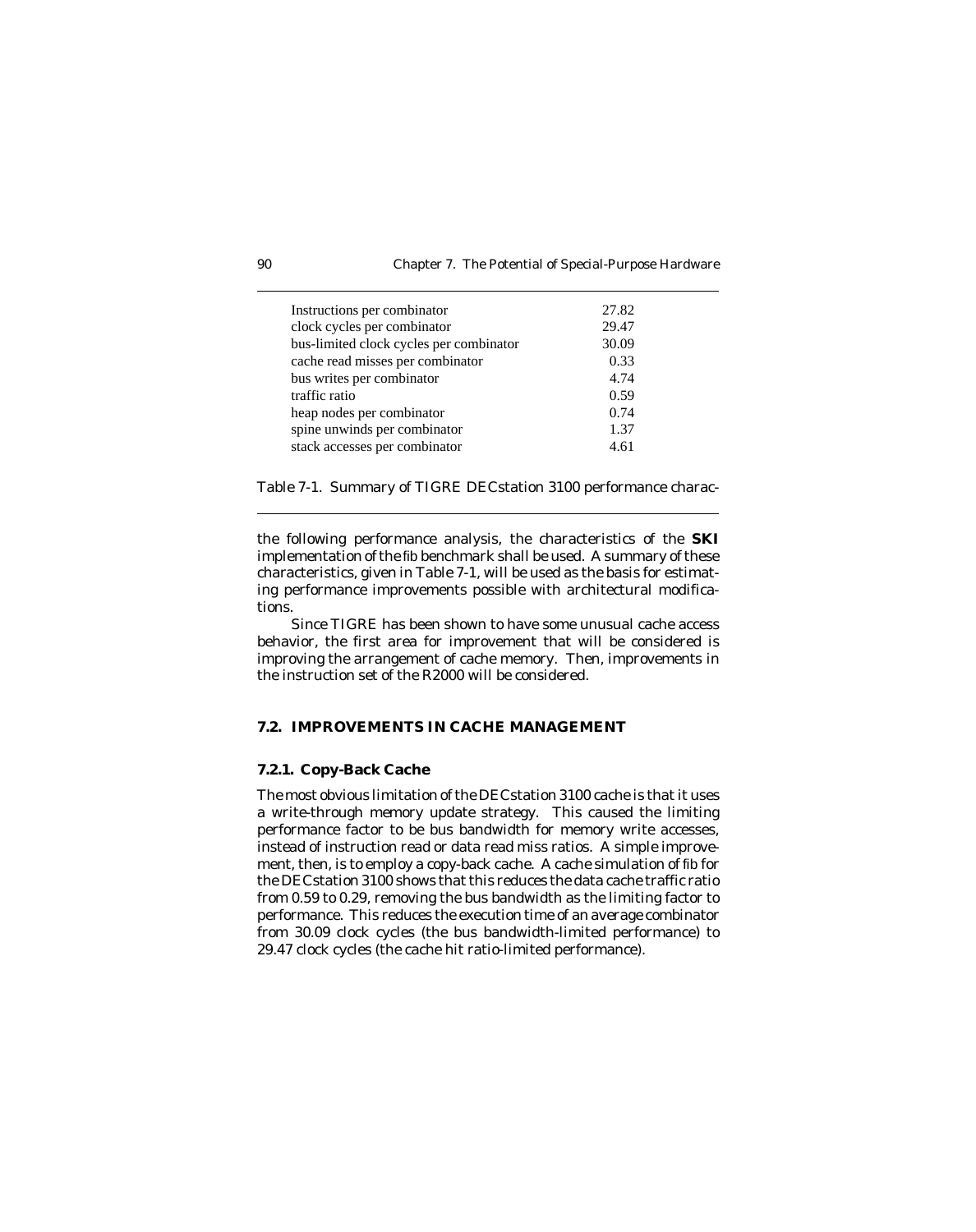#### 7.2. IMPROVEMENTS IN CACHE MANAGEMENT 91

## **7.2.2. Increased Block Size**

A second parameter of the cache that could be improved is the block size. TIGRE executes well with a large block size, so increasing the cache block size from 4 bytes to, say 256 bytes, should dramatically decrease the cache miss ratio. A simulation using a block size of 256 bytes (and assuming a 256 byte data bus) reduces the data cache miss ratio from 0.1103 to 0.0046, yielding a performance of 27.96 clock cycles per combinator. Unfortunately, the R2000 has a 32-bit bus, and pin count limitations prohibit the use of a very wide memory bus.

Using a wide bus write buffer with a 4 byte cache block size can capture many of the benefits of a large block size, and reduce bus traffic. A write buffer width of 8 bytes (one full graph node) can be utilized efficiently by a supercombinator compiler to get a very high percentage of paired 4-byte writes to the left- and right-hand sides of cells when updating the graph.

Even if a very sophisticated cache mechanism were used to reduce cache misses to the absolute minimum possible (ideally, 0.0000 miss ratio), the speedup possibilities are somewhat small, since only 1.65 clock cycles of the 29.47 clock cycles per combinator are spent on cache misses to begin with.

## **7.2.3. Prefetch on Read Misses**

One variation of an increased block size is to use prefetch logic to fetch the succeeding word in memory after each access. There are various ways of determining when to fetch particular words, but the one of interest here is the strategy of fetching a word into cache only after a read generates a cache miss *and* the cache read miss was to an even-addressed word location.

Data cache read misses to even-addressed words (words which align on 8-byte boundaries) specifically occur whenever a threading operation is taking place. As threading takes place, the left-hand cells of nodes are read to traverse the program graph. Since left-hand cells are aligned on even word boundaries by TIGRE, these prefetches will automatically fetch the right-hand sides of nodes being threaded into the cache. The right-hand sides will probably be read as input arguments to one of the next few combinators executed. This decreases the overall cache miss ratio.

Unfortunately, the cache simulator cannot be coerced into simulating this very specific cache miss behavior. It is estimated that the performance speedup obtainable is probably rather small, since the high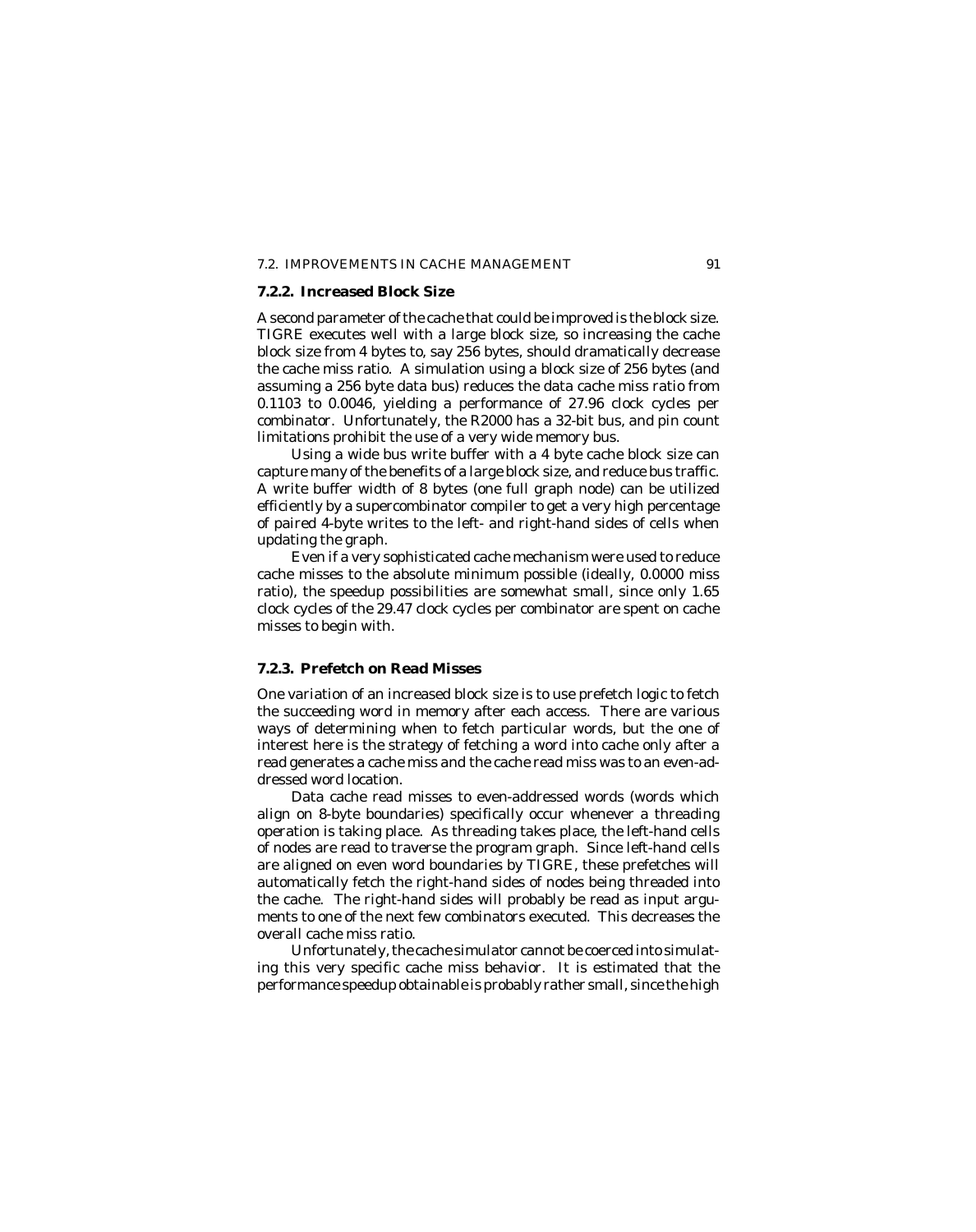temporal locality of accessing program graphs ensures that the righthand sides of nodes will probably already be cache resident (not having been flushed from cache since they were created) when the threading operation takes place.

## **7.3. IMPROVEMENTS IN CPU ARCHITECTURE**

The opportunities for improvement by changing the architecture of the R2000 are somewhat more promising than those possible by modifying the cache management strategy. In particular, it is possible to significantly increase the speed of stack unwinding and performing indirections through the stack elements.

## **7.3.1. Stack Unwinding Support**

The one serious drawback of the MIPS R2000 architecture for executing TIGRE is the lack of a subroutine call instruction. The current TIGRE implementation on the R2000 uses a five-instruction interpretive loop for performing threading (*i.e.* stack unwinding). Since 1.37 stack unwind operations are performed per combinator, this presents 6.85 instructions which, assuming no cache misses, execute in 6.85 clock cycles.

But, there is a further penalty for performing the threading operation through graphs with the R2000. A seven-instruction overhead is used for each combinator to perform a preliminary test for threading, and to access a jump table to jump to the combinator code when threading is completed.\* This imposes an additional 7.00 clock cycle penalty on each combinator.

So, the total time spent on threading is 13.85 clock cycles per combinator. It takes three clock cycles to simulate a subroutine call on the R2000:

sw \$31, 0(\$sp) # store current return address jal subr\_address # subroutine call # branch delay slot instruction follows addu \$sp, \$sp, -4 # decrement stack pointer

so it is reasonable to assume that a hardware-implemented subroutine call instruction could be made to operate in three clock cycles. Thus, if

One of these instructions increments a counter used for performance measurement. It can be removed for production code, as long as measuring the number of combinators executed is not important.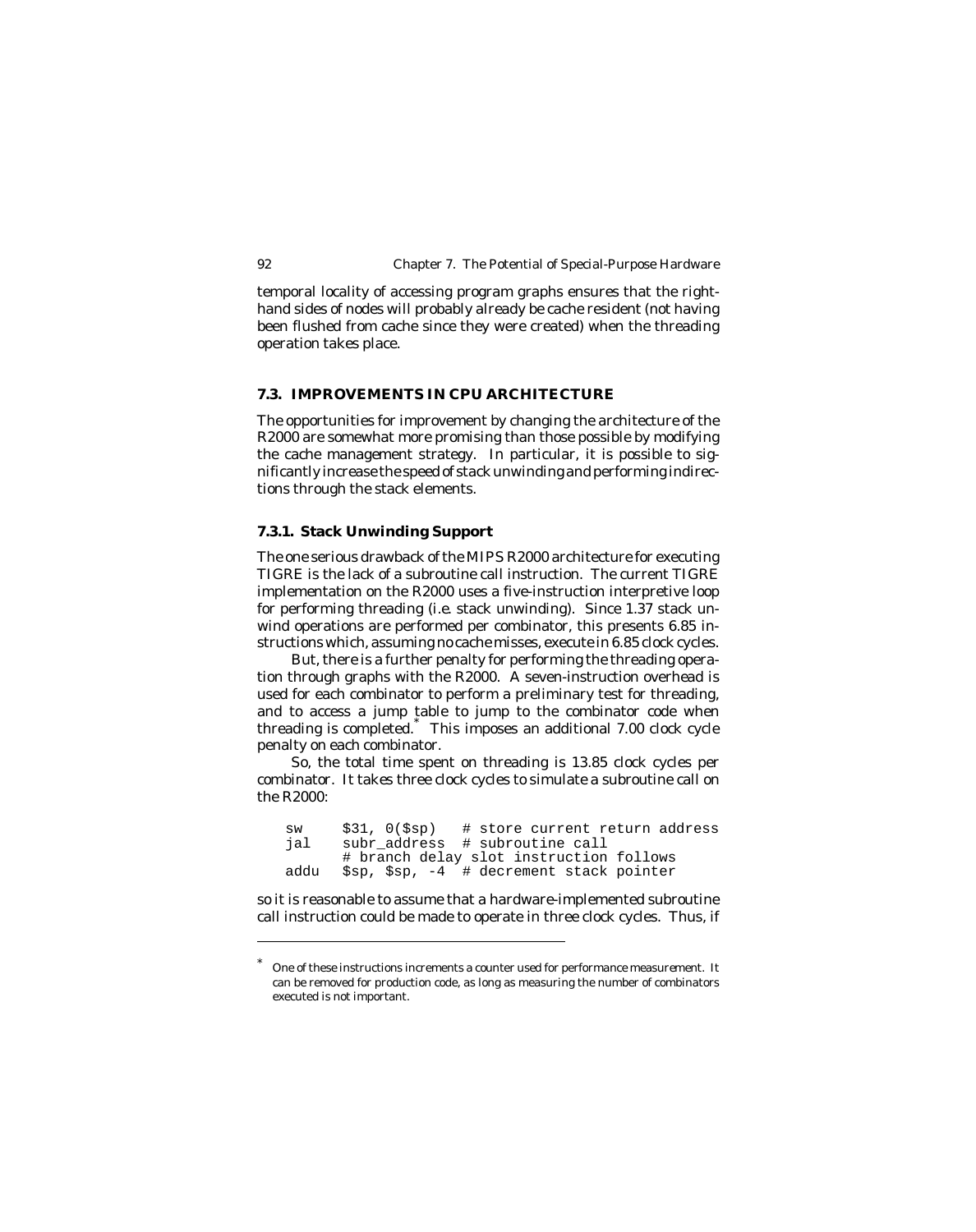## 7.3. IMPROVEMENTS IN CPU ARCHITECTURE 93

the instruction cache were made to track writes to memory (permitting the use of self-modifying code), a savings of 10.85 clock cycles is possible. One important change to the instruction set would be necessary to allow the use of subroutine call instructions — the subroutine call instruction would have to be defined to have all zero bits in the opcode field (so that the instruction could be used as a pointer to memory as well).

An alternate strategy that does not require the use of self-modifying code is to incorporate a subroutine call instruction that takes its address from the next location in memory, but fetches that location from the *data cache* instead of the instruction cache. Because the subroutine call addresses are the only information in the instruction stream subject to modification, this strategy would eliminate problems with instruction cache consistency.

As suggestive evidence that support for fast stack unwinding can greatly improve performance, consider that the 10 MHz Harris RTX 2000 was almost as fast as the 16.7 MHz DECstation 3100 in Table 5-1, despite the fact that the RTX 2000 takes two clock cycles for memory loads and stores compared to the R2000's one clock cycle per memory access (for cache hits). This competitiveness was in large part due to the RTX 2000's hardware support of single-cycle subroutine calls, and use of an on-chip subroutine return stack buffer.

## **7.3.2. Stack Access Support**

An important aspect of TIGRE's operation is that it makes frequent reference to the top elements on the spine stack. In fact, 4.61 reads to the spine stack are performed per average combinator. Most of the load and store instructions that perform these stack accesses can be eliminated by the use of on-CPU stack buffers that are pushed and popped as a side effect of other instructions.

For spine stack unwinding, two of the three instructions could be eliminated with the use of hardware stack support, leaving just a single jal instruction to perform the threading operation at each node. Of course, the R2000 has a built-in branch delay slot, so it is not probable that the actual time for the threading operation could be reduced to less than two clock cycles. But, the second clock cycle could be used to allow writing a potential stack buffer overflow element to memory. This technique results in a savings of 1.37 clock cycles (1 clock cycle per thread operation, with 1.37 stack unwinds per combinator) for an average combinator.

Of the 4.61 instructions that access the spine stack, the threading technique just described may be used to eliminate the effect of 1.37 of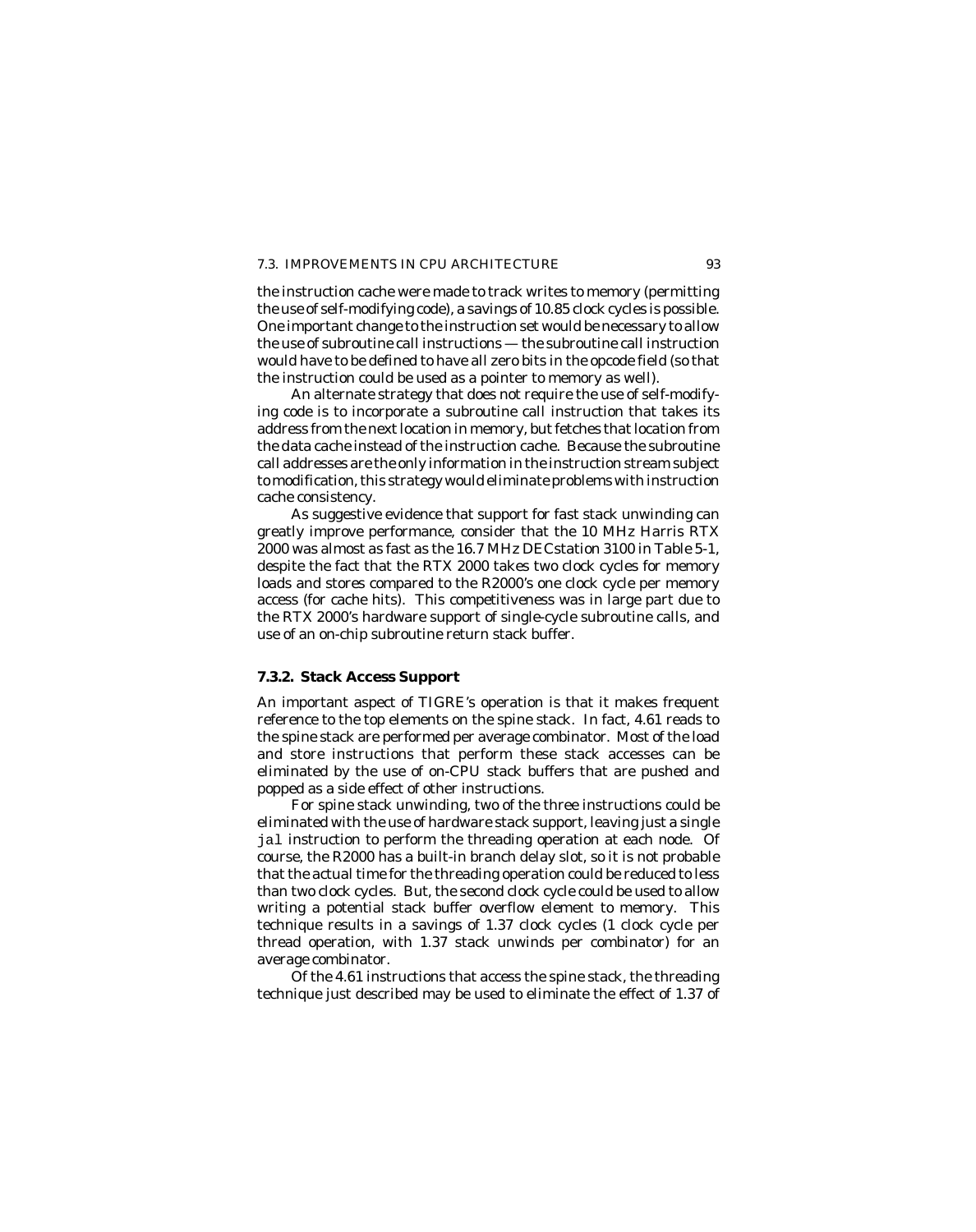the instructions. The remaining 3.24 instructions can also be eliminated by introducing an indirect-through-spine-stack addressing mode to the R2000. All that would be required is to access the top, second, and third element of a spine stack buffer as the source of an address instead of a register. A simple implementation method could map the top of stack buffer registers into the registers already available on the R2000. This gives a potential savings of 3.24 clock cycles, since explicit load instructions from the spine stack need not be executed when performing indirection operations.

Of course, the issue of stack overflows and underflows arises whenever one discusses the issue of hardware stack buffers. Overflows and underflows with the described techniques should cost almost nothing. Overflows can only happen during threading, which specifically allocates the branch delay slot of the jal instruction to handle a potential write to memory. Underflows can only happen one element at a time, if TIGRE code is assembled so as to pop stack elements as they are used (as the TIGRE compiler does for VAX code). If only a single element is overflowed, this overflow can be handled in a single clock cycle. With a reasonably large stack buffer (16 or 32 elements), such overflows tend to occur on less than 1% or 2% of stack accesses for stack-based programs in general (Koopman 1989).

## **7.3.3. Doubleword Store**

The astute reader has noticed that TIGRE is usually able to write cells in pairs, with both the left- and right-hand cells of a single node written at approximately the same point in the code for a particular combinator. Thus, it becomes attractive to define a "double store" instruction format. Such an instruction would take two source register operands (for example, an even/odd register pair), and store them into a 64-bit memory doubleword. If the processor were designed with a 64-bit memory bus, such a "double store" could take place in a single clock cycle instead of as a two-clock sequence. The savings of using 64-bit stores is 0.895 clock cycles per combinator for the **SKI** implementations of fib, and 1.192 clock cycles per combinator for the Turner Set implementation of fib (measured by instrumenting TIGRE code to count the opportunities for these stores as the benchmark program is executed). Support of 64-bit memory stores would speed up supercombinator definitions even more, since the body of supercombinators often contains long sequences of node creations. For example, the supercombinator implementation of fib can make use of 1.33 64-bit stores per combinator.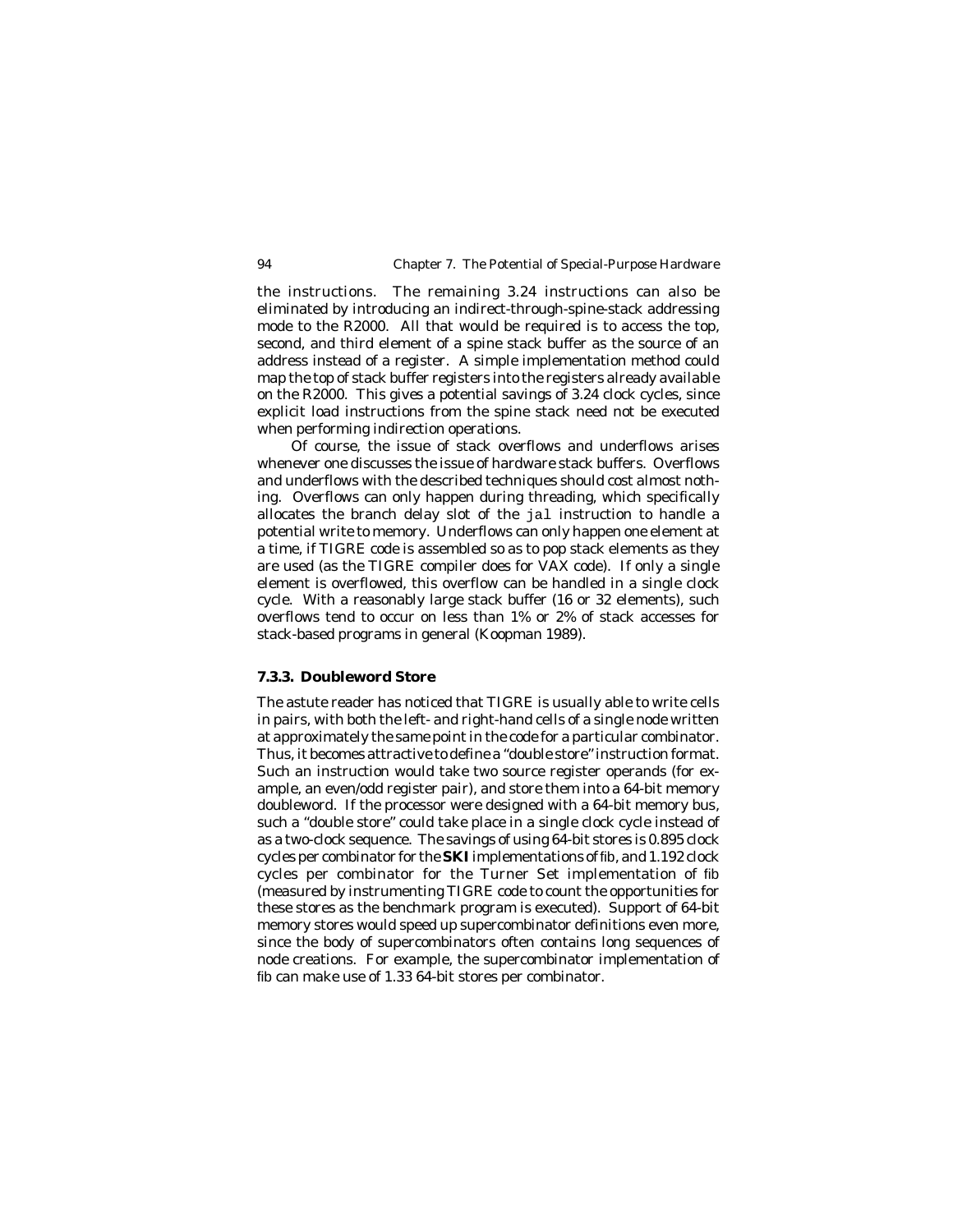| 7.4. PERFORMANCE IMPROVEMENT POSSIBILITIES<br>95 |
|--------------------------------------------------|
|--------------------------------------------------|

| optimizations<br>current implementation | clocks per combinator<br>30.09 |
|-----------------------------------------|--------------------------------|
| copy-back cache                         | 29.47                          |
| 100% cache hit ratio                    | 27.82                          |
| subroutine call through data cache      | 16.97                          |
| hardware stack for jal                  | 15.60                          |
| hardware stack indirect addressing      | 12.36                          |
| 8-byte store instructions               | 11.47                          |

Table 7-2. Summary of possible performance improvements.

## **7.4. PERFORMANCE IMPROVEMENT POSSIBILITIES**

The previous suggestions for optimizations present some good news and some bad news. The good news is that special hardware support for TIGRE can result in substantial speedups, as shown in Table 7-2. Most of this speedup comes from providing hardware stack support and support for fast operations on 64-bit quantities. A 100% cache hit ratio is assumed for the third and subsequent performance figures to present a best-case speedup.

The bad news is that the potential speedup available is substantially less than an order of magnitude. In fact, an order of magnitude speed improvement is rather unlikely no matter what architectural innovations are possible, since a factor of 10 speedup from the current R2000 TIGRE implementation leaves just 3.009 clock cycles per combinator for program execution time. Speeding up TIGRE operation by that amount exceeds all plausible expectations. So, it is probably not worthwhile building a special-purpose CPU to support TIGRE, since current RISC technology will probably have increased in speed enough by the time a TIGRE chip could be designed and fabricated to make the exercise pointless.

From a positive aspect, the exercise of identifying architectural features to speed up TIGRE has not been a complete waste of time. The features described definitely have potential to support high-speed execution of TIGRE. Therefore, instead of building custom TIGRE silicon, TIGRE developers should look for commercially produced architectures that provide some of the features desired. For example, several stackbased processors designed to support the Forth programming language provide hardware stack support and single-cycle subroutine calls. Examples of 32-bit processors with such support include the RTX-32P from